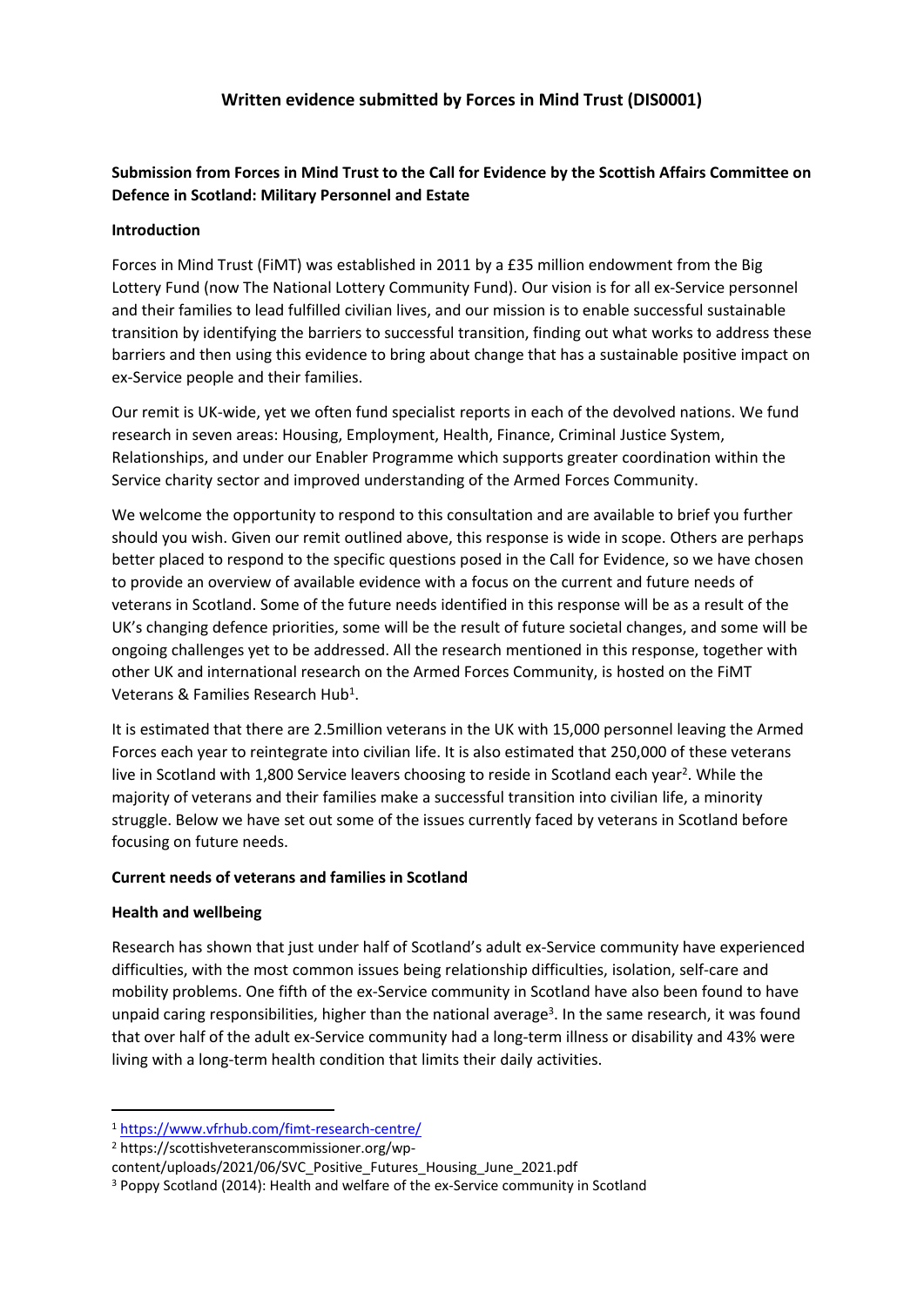We welcomed the commitment made by the Scottish Government to make veterans' mental health a key priority and research has indicated that Scotland now has one of the most robust mental health and related health provision for veterans in the UK, together with a thriving specialist statutory and voluntary sector<sup>4</sup>. However, gaps in provision remain including a lack of targeted resources to meet the needs of veterans, their families, and their carers. This requires on-going collaboration of provision between specialist and mainstream services, more support for those living in rural and urban areas, and a need for a more co-ordinated approach between the statutory and voluntary sectors to improve local, multi-agency partnerships<sup>5</sup>.

In 2018 FiMT awarded a three-year grant to the University of Glasgow to examine *Trends in Scottish Veterans' Health*. Early findings have been positive and, while the risk of cardiovascular disease is higher in Scottish veterans than in the wider community and tobacco use in the military remains higher than in civilians, the risk of them developing heart disease is reducing<sup>6</sup>. The study has also found that Scottish veterans are at no greater risk of developing dementia than the wider community<sup>7</sup>. We will disseminate the final report in due course and a Scottish Veterans Health Research Group has been set up to foster cooperation and dissemination of the research.

#### **Housing**

While data on homelessness is patchy, it has been reported that Scottish veterans are 10% more likely to become homeless than English veterans, and most local authority lists in Scotland have received applications from ex-Service personnel<sup>8</sup>. Positive steps have been made recently, and the Armed Forces Covenant, together with key policies from the UK and Scottish governments, have driven positive change, resulting in smoother transitions for Service leavers compared to a decade ago. However, some Service leavers still face significant difficulties and can get lost in the complexities of the civilian housing system. Problems also remain in a lack of preparation from Service personnel, and many have unrealistic expectations of the civilian housing market<sup>9</sup>. These issues remain despite improvements in the housing information provided by the Armed Forces and the UK and Scottish governments. Collaborative working between government, charities and support organisations remains key.

## **Employment**

Scotland is home to over 72,000 working veterans and over 7,000 self-employed veterans<sup>10</sup>. Whilst employment levels for ex-Service personnel are high across the UK, some ex-Service personnel and their families encounter challenges finding and sustaining suitable employment. Research by the Veterans Work consortium found that 26% of veterans living in Wales, Scotland and Northern Ireland found the process of finding the right job 'very difficult', the highest percentage across the UK, and 30% of ex-Service personnel living in Wales, Scotland and Northern Ireland reported that they were earning 'less' or 'considerably less' than they had hoped<sup>11</sup>. Challenges in finding suitable employment can include trouble translating military skills to civilian employers and the perception that employing people from the military could be a risk for employers<sup>12</sup>.

<sup>4</sup> Community Innovations Enterprise (2016): Call to Mind: Scotland

<sup>5</sup> FiMT Research Centre (2020): Mental Health Snapshot

<sup>6</sup> Bergman et al (2021): Trends in cardiovascular disease in Scottish military veterans: a retrospective cohort study

<sup>&</sup>lt;sup>7</sup> Bergman et al (2021): Dementia in Scottish military veterans: early evidence from a retrospective cohort study

<sup>8</sup> University of York (2014): Meeting the Housing and Support Needs of Single Veterans in Great Britain

<sup>&</sup>lt;sup>9</sup> University of Stirling (2020): Working Together to Meet the Housing Needs of Ex-Service Personnel

<sup>&</sup>lt;sup>10</sup> Warwick Institute for Employment Research (2018): Self-employment and the Armed Forces Community

<sup>11</sup> Deloitte (2018): Veterans Work: Moving on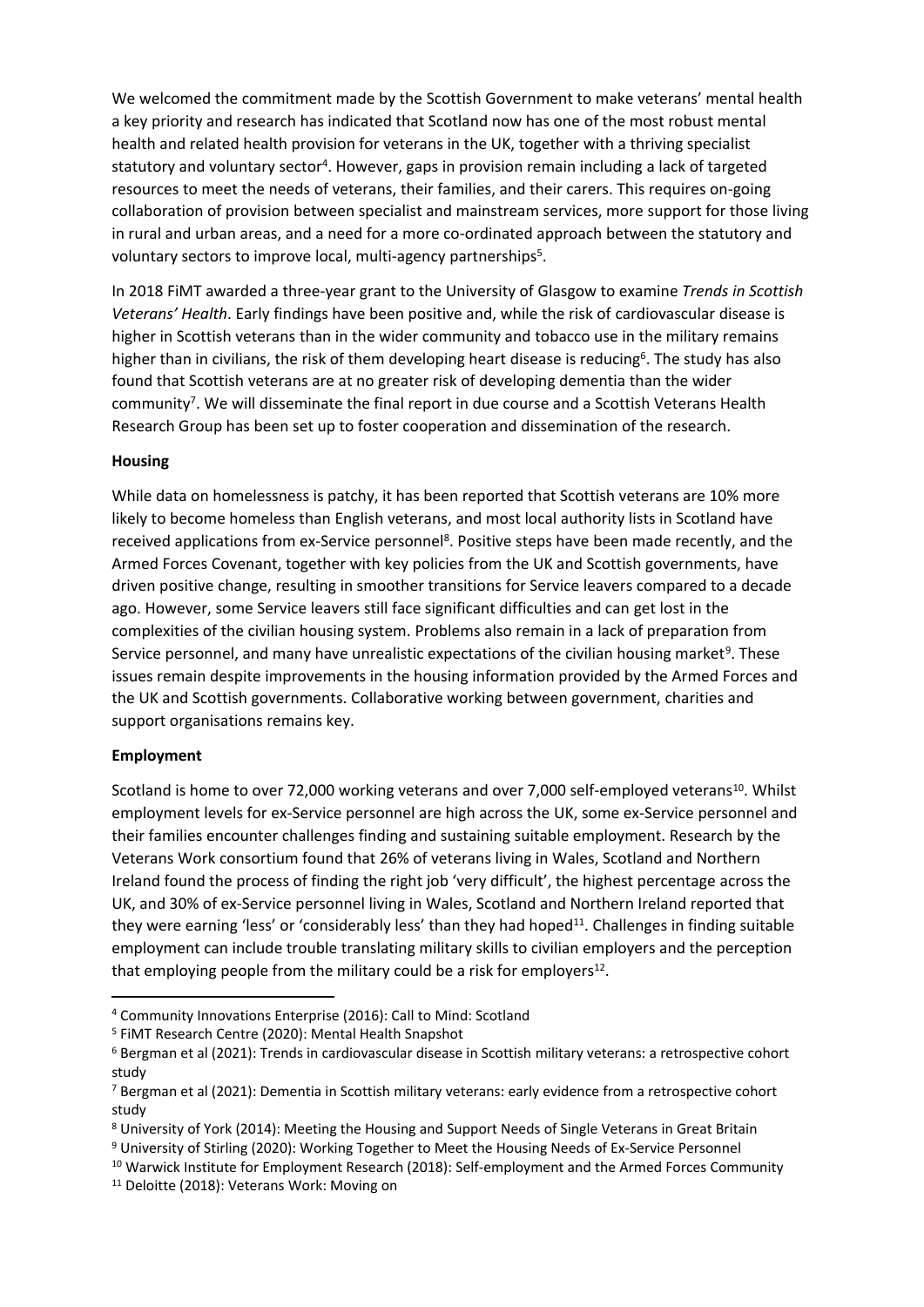A 2018 YouGov survey<sup>13</sup> examined public perceptions of ex-Service personnel and, like UK-wide opinion, 12% of respondents in Scotland believed that ex-Service personnel were unemployable. 39% of Scottish respondents also believed that ex-Service personnel were institutionalised and 49% believed that they were mentally damaged from their time in Service. Many civilian employers are not aware of the ex-Service community as a pool of potential employees and are unaware of the excellent and unique skills they can bring to an organisation. A 2018 survey of employers across Great Britain<sup>14</sup> found that only 6% of organisations in Scotland had signed the Armed Forces Covenant and only 6% were Employer Recognition Scheme award holders. More therefore needs to be done in Scotland and across the UK to build civilian employers' awareness of the Armed Forces community, change the way they see ex-Service personnel and improve the translation of military skills. While we welcome the recent work of the Scottish Government and Scottish Credit and Qualifications Framework (SCQF) to develop a framework for translating military qualifications, it is limited in its ability to enable ex-Service personnel to readily communicate the skills they have developed through obtaining the qualifications<sup>15</sup>.

## **Future needs of veterans and families in Scotland.**

In May 2021, we published a new report on future trends and their impact on the Armed Forces Community, *Lifting Our Sights: Beyond 2030<sup>16</sup>* . Like the UK Government's Integrated Review of Security, Defence, Development and Foreign Policy, the report examines the impact of future trends on the UK, but also explores how these trends will impact on the Armed Forces Community as they transition from the Armed Forces to civilian life over the next decade and beyond, as well as examining the impact on the statutory, voluntary and private organisations that support them.

*Lifting Our Sights* identifies the challenges and opportunities of 32 future trends and the changes needed to ensure that all ex-Service personnel and their families make a successful and sustainable transition, providing value to the communities into which they integrate. Below we have picked out a few of the trends relevant to this consultation:

- **Changing characteristics of conflict**. Like the Integrated Review, Lifting Our Sights identifies the changing characteristics of conflict and the potentially resulting increase in the number of transitioning personnel. Communities in Scotland, like the rest of the UK, should expect to see a leaner military and fewer instances of those who have been exposed to physical conflict. An increase in the number of Service leavers may put pressure on local authorities, squeeze housing and result in higher rates of individuals seeking employment. With new forms of conflict, we will also see an increasing demand for digital and technical skills over physical/manual labouring ability and the Armed Forces will attract different applicants who will have their own needs and opportunities on transition. While there may be fewer physical casualties, new forms of engagement may have lasting psychological impacts, increasing incidents of mental health problems in veterans and their families. Health services should be prepared to adapt to the changing needs of transitioning personnel and work with the Ministry of Defence to identify and understand those needs.
- **Regions of connection**. Different regions across the UK are more predisposed to the military than others. Across Scotland there are strong cultural and economic ties to the military and in some areas, like areas in the rest of the UK, signing up to the Armed Forces is considered a

<sup>12</sup> Kantar Futures (2017): The Transition Mapping Study 2017

<sup>13</sup> YouGov (2018): Public perceptions of veterans and the Armed Forces

<sup>14</sup> Shared Intelligence and NatCen (2019): Benefit not Burden

<sup>15</sup> GoodPeople (2020): A better working future for ex-Service personnel

<sup>16</sup> Future Agenda (2021): Lifting Our Sights: Beyond 2030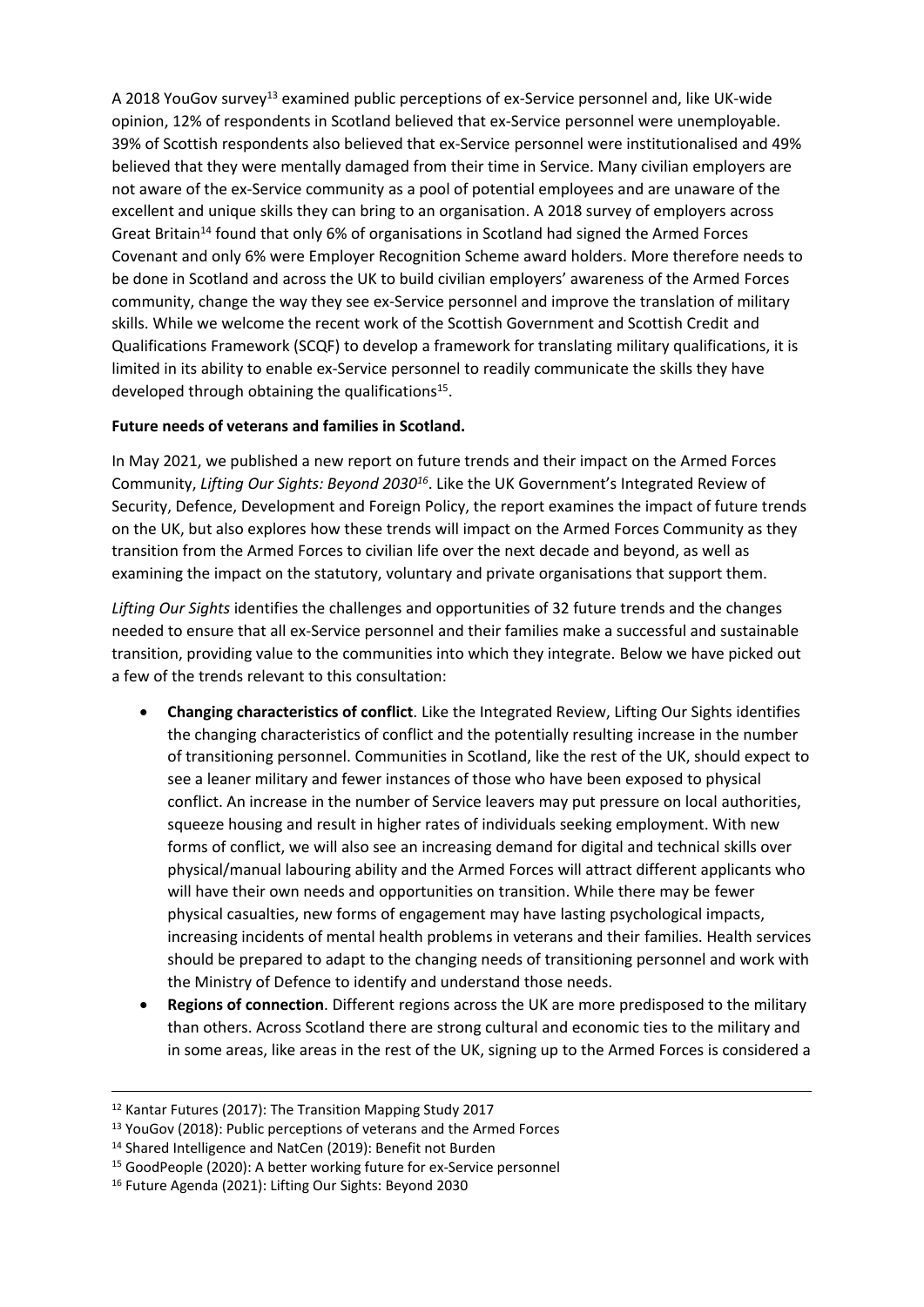gateway to new and better opportunities. If the planned personnel and estate reductions go ahead, there are likely to be consequences for local communities. With fewer uniformed personnel visible to the public and lower defence-driven economic activity, general awareness of the Armed Forces may decline. Without proactive local engagement and education initiatives, the Armed Forces may become misunderstood, making it harder for those transitioning to communicate their value both socially and professionally.

- **Smarter talent**. Modern warfare will require highly qualified recruits. The Armed Forces will also offer recruits leading-edge training which will be highly regarded in civilian life and provide a future talent pool. To ensure civilian employers can see and access the benefits of future transitioning personnel, there needs to be better and stronger pathways between commercial technology-based firms and those in or transitioning from the military. This will require a leading role from those in senior positions within the military and civilian world.
- **Data and automation**. Deeper and wider digitisation will provide previously unknown levels of information and foresight. There will be a growing understanding that data is a national asset and requires protection. Nations will go beyond defending their data assets to building a data economy of their own. Better data on transitioning personnel and their families will also lead to better outcomes and the ability to identify and prioritise the most vulnerable veterans in society. There is currently limited information on veterans and their needs and this needs to improve. The inclusion of a question on veteran status in the 2022 census will help to address this gap but the Scottish and UK Government will need to ensure census data is cross-referenced with existing data sources to be of any use.

While we cannot be sure yet of the level of impact each of the trends identified in *Lifting Our Sights* will have, the Government, and others, can act now to ensure they are prepared for the upcoming challenges and take advantage of any opportunities. The report identifies four areas where priority action is needed, and these will be necessary if the Government is to succeed in its mission of making the UK the best place in the world to be a veteran, and if the Scottish Government is to succeed in its ambition to make Scotland the destination of choice for Service leavers:

- 1. **Empowering the system.** Ensuring that the wider military and civilian systems, organisations and infrastructures that matter most have a collective understanding of the transition journey, and are supported by more collaborative data sharing, alongside greater clarity around measurement and accountability. This will require better data to understand the demographics, locations and needs of veterans. FiMT recently awarded a three-year grant to the University of Edinburgh, in partnership with Edinburgh Napier University, to conduct research into the experiences of veterans living in Scotland. This will help to address the current lack of up to date and in-depth data on veterans in Scotland<sup>17</sup>. We also continue to fund Veterans Scotland to deliver the Informing Scotland project which seeks to better inform local authorities in Scotland of veterans and their needs<sup>18</sup>.
- 2. **Personalising the transition process**. Shifting support services so that transition is defined by the individual circumstances of serving personnel and their families. An important component of this shift is likely to be earlier dialogue, leading to earlier, pre-emptive support activity. This will require regular updates to transition provision to ensure it responds to needs of current and future Service leavers.

<sup>17</sup> https://www.fim-trust.org/news-policy-item/forces-in-mind-trust-awards-grant-to-examine-the-livedexperiences-of-veterans-living-in-scotland/

<sup>18</sup> https://www.fim-trust.org/news-policy-item/forces-in-mind-trust-awards-funding-for-veterans-scotland-toimprove-support-for-the-armed-forces-in-scotland/